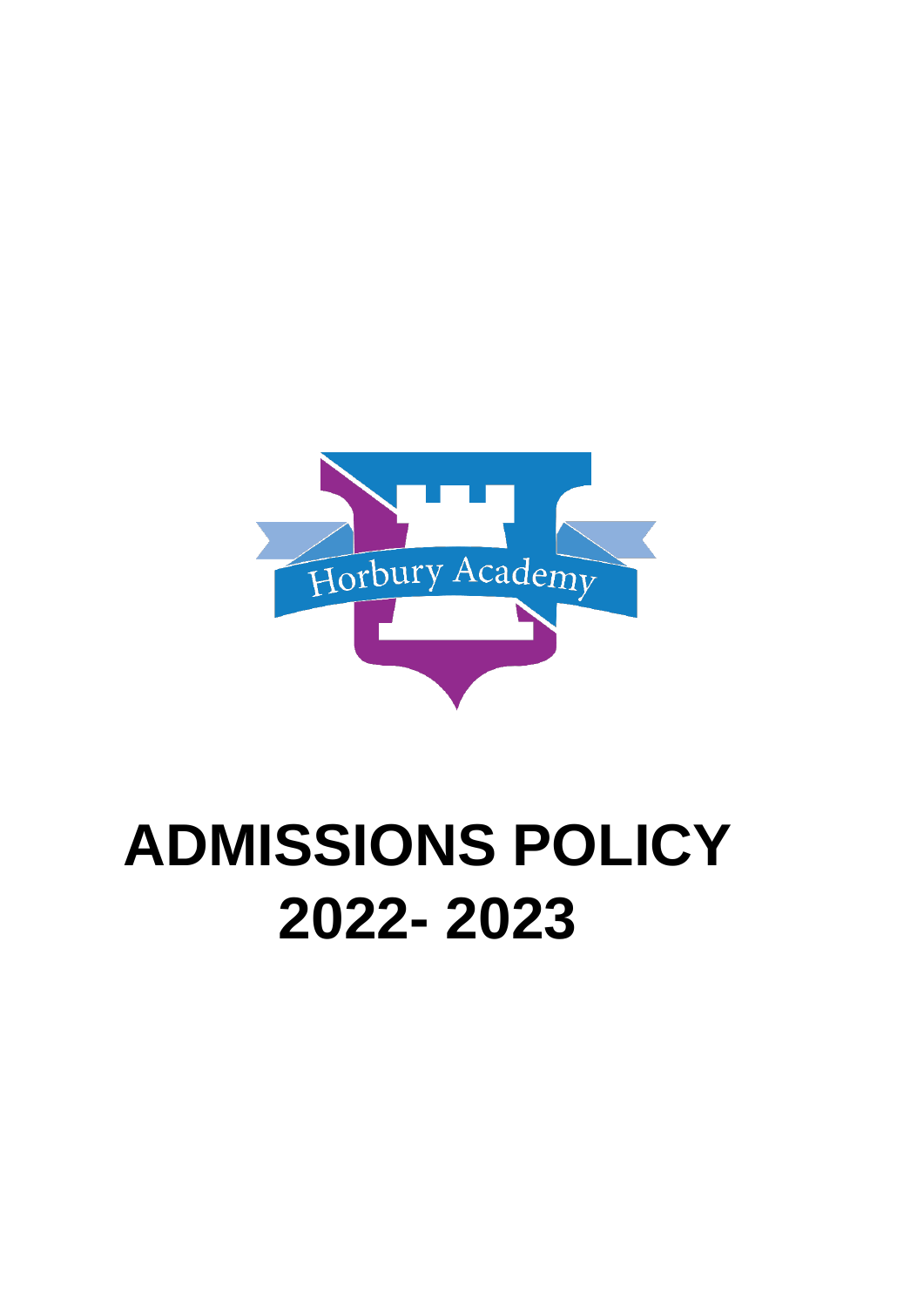| <b>Document Detail</b>   |                                                                                                                                                                                                                                        |  |  |
|--------------------------|----------------------------------------------------------------------------------------------------------------------------------------------------------------------------------------------------------------------------------------|--|--|
| <b>Document Type:</b>    | Compliance                                                                                                                                                                                                                             |  |  |
| <b>Document Name:</b>    | Horbury Academy Admissions Policy                                                                                                                                                                                                      |  |  |
| <b>Version Number</b>    | 1.0                                                                                                                                                                                                                                    |  |  |
| <b>Effective from:</b>   | For Admissions to the Academy for the 2022/2023 school<br>year                                                                                                                                                                         |  |  |
| <u>Owners:</u>           | Principal, Horbury Academy                                                                                                                                                                                                             |  |  |
| <b>Approved by</b>       | Accord Multi Academy Trust, Board of Trustees                                                                                                                                                                                          |  |  |
| <b>Next Review Date:</b> | December 2021                                                                                                                                                                                                                          |  |  |
| <b>Consultation:</b>     | In line with the Admissions Code: Wakefield Council (the<br>LA), Governing Bodies of all schools/academies within the<br>LA where the Governing Body is the admissions authority for<br>that school/academy; Parents; Neighbouring LAs |  |  |

### **Approvals**

| <b>Name</b> | <b>Position</b>          | <b>Signature</b> | <b>Date</b>                 |
|-------------|--------------------------|------------------|-----------------------------|
| J D Leam    | <b>Chair of Trustees</b> | J D Leam         | 8 February 2021             |
| A Warboys   | CEO                      |                  | A Warboyy   8 February 2021 |

| <b>Document History</b> |             |                                  |                                                               |  |  |  |  |
|-------------------------|-------------|----------------------------------|---------------------------------------------------------------|--|--|--|--|
| <b>Version</b>          | <b>Date</b> | <b>Author</b>                    | <b>Note of Revisions</b>                                      |  |  |  |  |
|                         | 1 Dec 2019  | Director of<br><b>Operations</b> |                                                               |  |  |  |  |
| $\overline{2}$          | 7 Dec 2020  | Chief<br>Operations<br>Officer   | Amendments to reflect revisions to LA<br>policy for $2022/23$ |  |  |  |  |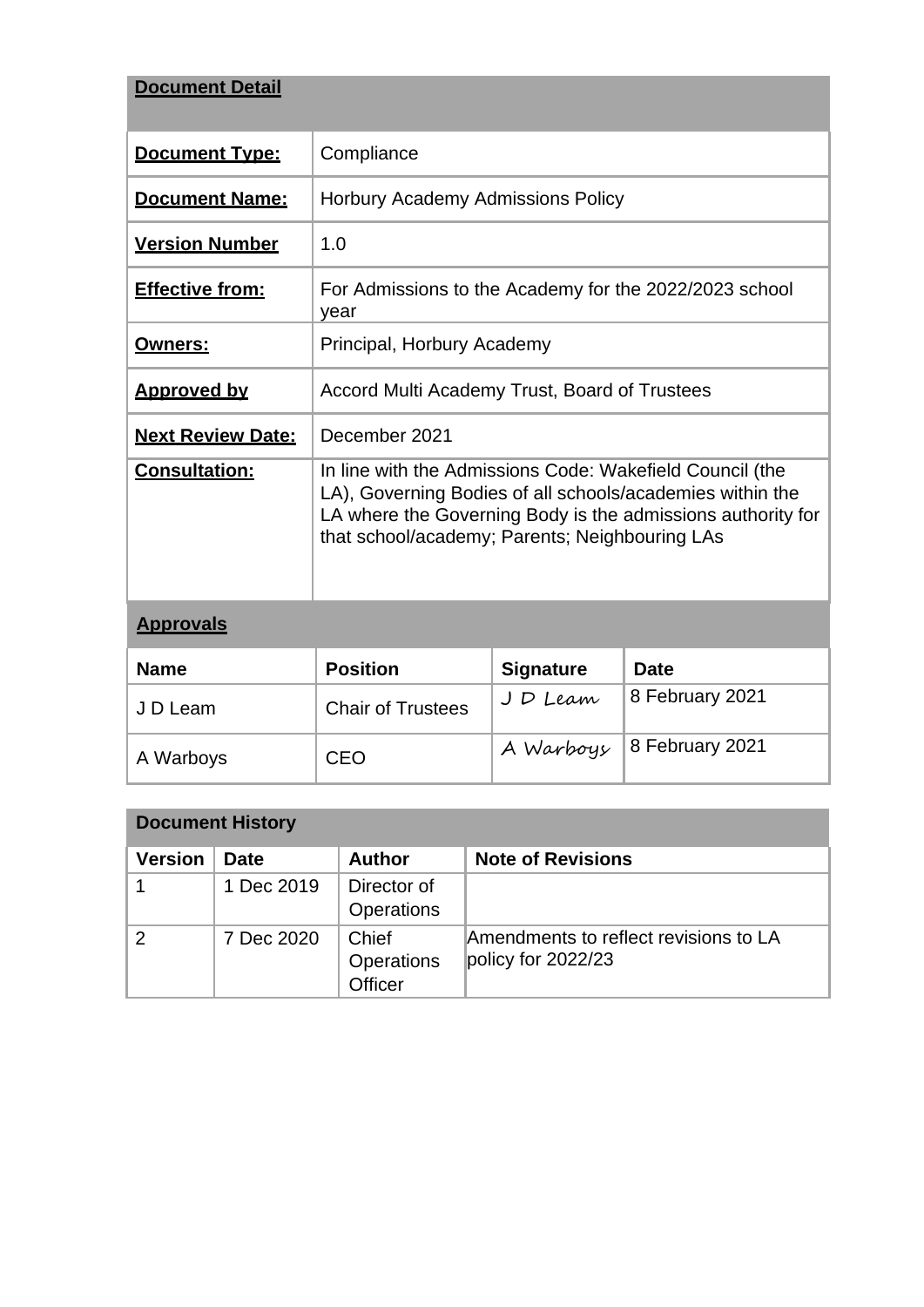# **HORBURY ACADEMY ADMISSIONS POLICY FOR THE 2022/2023 SCHOOL YEAR**

#### **1. Glossary of Terms**

- 1.1 "The Academy" means Horbury Academy
- 1.2 "The Trust" means Accord Multi Academy Trust
- 1.3 The Board of Trustees of Accord Multi Academy Trust is the "admission authority" for the Academy
- 1.4 "The LA" means Wakefield Metropolitan District Council acting in its capacity as local authority.
- 1.5 "The LA area" means the area in respect of which the LA is the local authority.
- 1.6 "Specified year" means the school year beginning at or around the beginning of September 2022.
- 1.7 "Admission arrangements" means the arrangements for a particular school or schools which govern the procedures and the decision making for the purposes of admitting pupils to the school.

#### **2. Admissions to Horbury Academy**

2.1 The policy on admission to Horbury Academy is determined by the Board of Trustees of the Accord Multi Academy Trust. The administration of all admissions is the responsibility of the School Admissions Team within the LA Children and Young People Service.

#### **3. Expressing a Preference**

- 3.1 For admission to Horbury Academy applications from Wakefield residents should be made on Wakefield's Common Application Form.
- 3.2 Applications, at any time, from residents outside the Wakefield District should be made in accordance with the applicant's "home" LA Common Application Form.
- 3.3 Repeat applications made for entry to the same oversubscribed year group at Horbury Academy will not be considered unless there has been a material change in circumstances since the original application. The School Admissions Team will determine if there has been a material change in circumstances. Examples of a material change include a change of address. Where information was known at the time of the original application, or appeal, but parents chose not to use it, this information will not be considered as additional information or a change in circumstances.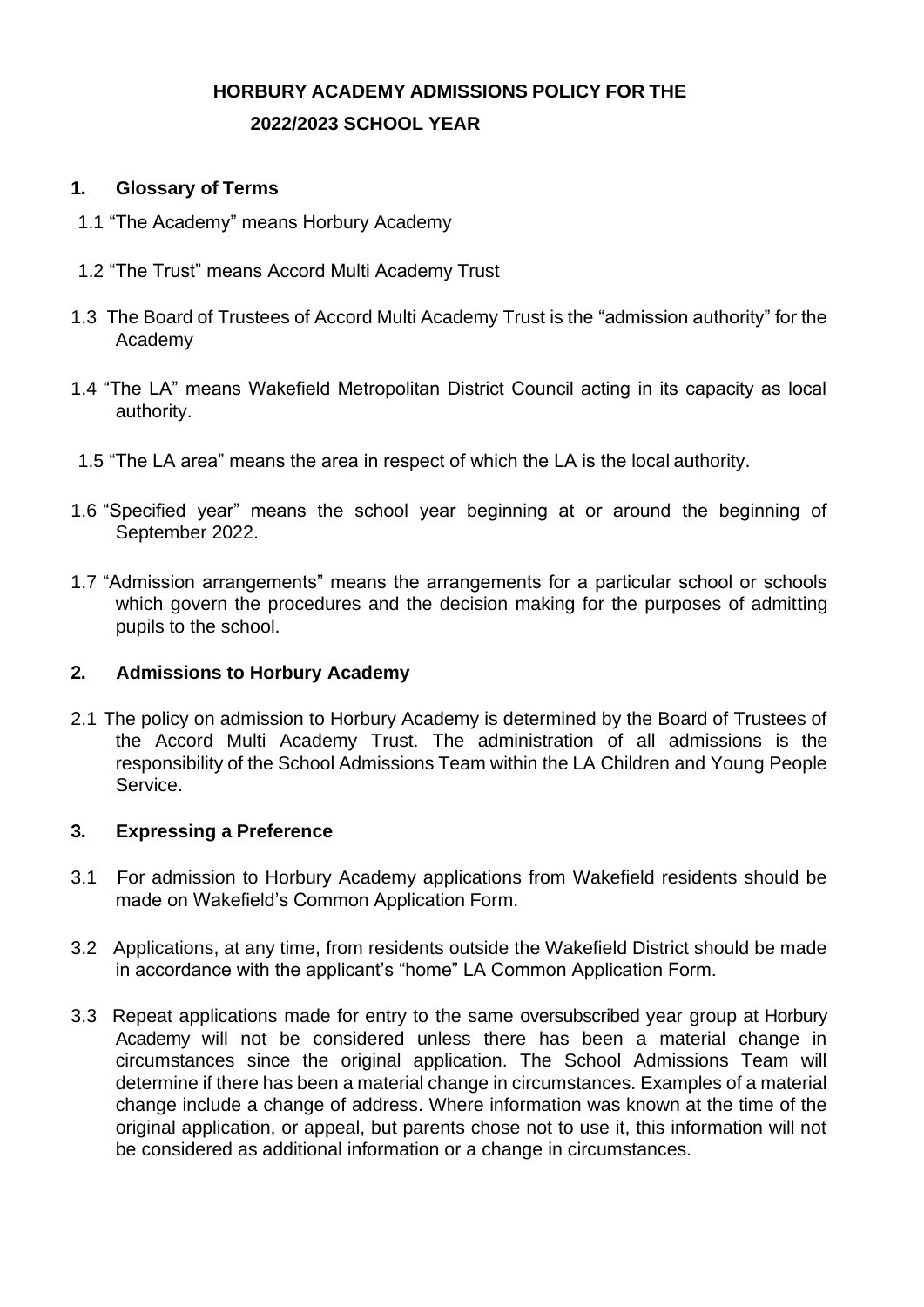3.7 Where parents submit a Common Application Form under a Co-ordinated Admissions Scheme, whether in the normal admissions round or in-year, which names more than one school, all applications will be treated equally and eligibility for a school place will be decided in accordance with the relevant Admissions Policies.

## **4. The Admissions Policy**

- 4.1 If the number of preferences received for Horbury Academy does not exceed the Admission Number, all preferences will be met *(see explanatory notes 14.1 & 15).*
- 4.2 All applications received will be considered in the following order:
	- 1. Applications received by the closing date in the normal admissions round:
		- for secondary applications the closing date is **31 October 2021**;
	- 2. For late applications received between the closing date for the normal admissions round and the end of the summer term the following dates will apply:
		- applications for secondary places received up to and including **14 November 2021** will be accepted as if they had been received by the closing date;
- 4.3 Applications received after these dates will be regarded as late applications and will be considered after all applications received on time.
- 4.4. If there are more applications for admission to a school than there are places available, preference will be given in the following order:
- 1(a) Looked after Children and all previously Looked after Children;

This refers to children who are:

- Subject to a care order made by the courts under section 31 of the Children Act 1989 – for the courts to grant a care order they have to be satisfied that a child is suffering or would suffer 'significant harm' without one;
- Children who are accommodated by the Local Authority on a voluntary basis under Section 20 of the Children Act 1989; and
- Children who have been adopted from Local Authority care, children who are subject to a Child Arrangements Order and those with special guardianship immediately following being Looked After;
- Children who appear (to the admission authority) to have been in state care outside of England and ceased to be in care as a result of being adopted will all be included within the higher priority for children in care (*see explanatory note 14.2*).
- (b) Children who attend a school/academy in the **Horbury Academy Pyramid**   *(see explanatory note 14.3)* meeting the following criteria:
	- (i) Children who live in Horbury Academy's catchment area, who have brothers and sisters attending Horbury Academy at the time of admission (*see*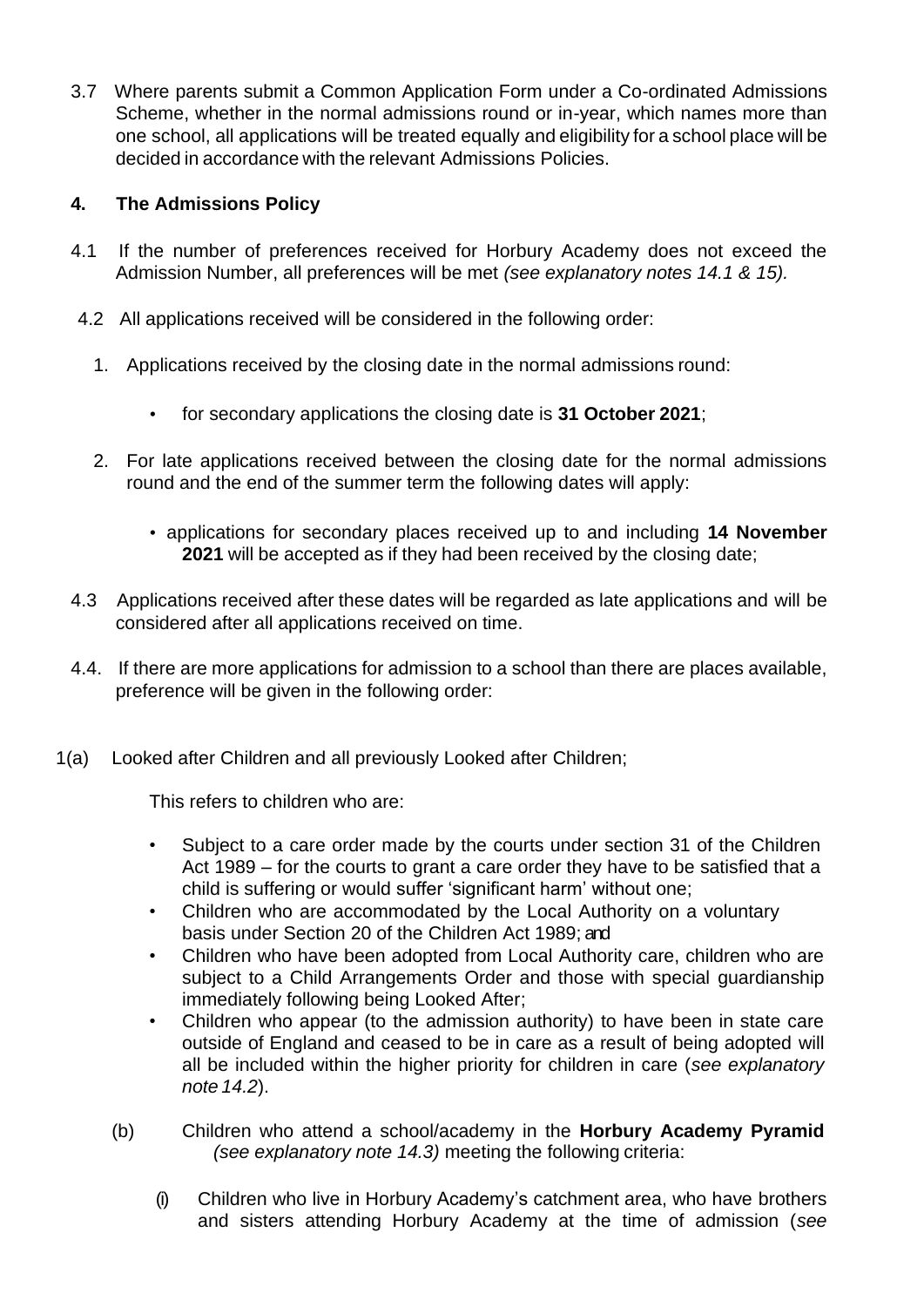*explanatory note 14.4*);

- (ii) Other children who live in the Horbury Academy catchment area (*see explanatory note 14.5*);
- (iii) Children who have brothers or sisters in attendance at Horbury Academy (*see explanatory note 14.6*);
- (iv) Other children, with priority being given to those living nearest to Horbury Academy;
- *(c)* Children who live in Horbury Academy's catchment area, who have brothers and sisters attending Horbury Academy at the time of admission (*see explanatory note 14.4);*
- (d) Other children who live in the Horbury Academy catchment area (*see explanatory note 14.5*);
- (e) Children who have brothers or sisters in attendance at Horbury Academy (*see explanatory note 14.6*);
- (f) Other children, with priority being given to those living nearest to Horbury Academy.
- 4.5 In all categories "live" means the child's permanent home address. A child is normally regarded as living with a parent or guardian and the LA will use the parent or guardian's address for admission purposes. Where an address is given which is either not the address of the child's parent or carer or is not the child's true home address, that address will not be treated as the home address for the purposes of the application. Where the LA becomes aware that a child is living temporarily with someone other than his/her parent or carer and has moved there for the sole purpose of gaining a place at a particular school, and the address of that person has been given as the home address in the application, the application will be treated as intentionally misleading or fraudulent and the school place offered may be withdrawn (*see explanatory note 14.7).*
- 4.6 Only one address can be used on the application for a school place. Where shared care arrangements are in place, both parents must agree which address will be used on the application, and this should be the address where the child lives for the majority of the school week. If no joint declaration is received by the closing date for applications, the local authority will determine which address will be used, based on where the child spends the majority of the school week. In instances where the child spends equal time with each parent, the home address will be taken as the address where the child is registered with the doctor (*see explanatory note 14.7)*.
- *4.7* By submitting an application for a school place, the parent is confirming that they have parental responsibility for the child named on the form, or if parental responsibility is shared, that both parents are in agreement regarding the preferences stated on the application for a school place. In the case of parents disagreeing on the schools preferred, there is an expectation that parents will resolve these disputes themselves and make a single application which both parents are in agreement with. (*see explanatory note 14.8)*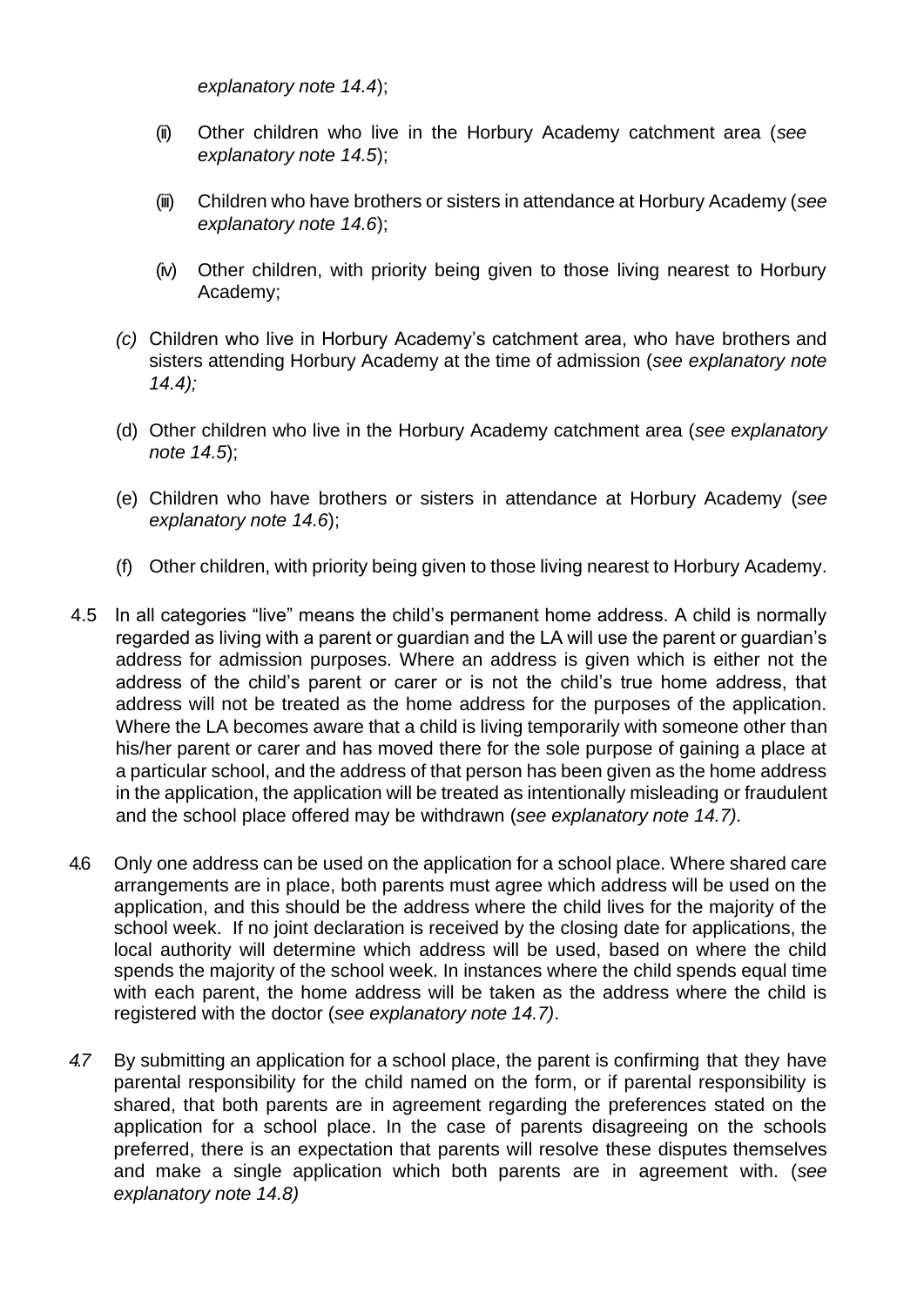- 4.8 In all categories, when decisions have to be made between children satisfying the same criterion, children living nearest to the school, measured as the crow flies, have priority. The distance measured will be from the central (centroid) point of the applicant's property to the central (centroid) point of the school's ground. Measurement will be made using the LA's in-house admission system and mapping software.
- 4.9 Where there is more than one application from a postal address contained within a block of flats, places will be decided by random allocation. If two or more pupils live equidistant from the school, the distance each pupil lives by road from the preferred school will be measured and the place offered to the pupil who lives nearest by this means. In the event of this being equal, places will then be decided by random allocation.
- 4.10 Where the admission of siblings from a multiple birth (e.g. twins, triplets) would cause the school to rise above its Planned Admission Number (PAN), all of the children from the multiple birth will be admitted.
- 4.11 Children will be placed in the appropriate category depending upon their circumstances at the closing date for receiving applications for admission to school. Changes in address will be accepted in accordance with the provisions of the Secondary Coordination Schemes. In cases where there is an anticipated change in circumstances, documentary evidence will be required. In the event of any category being oversubscribed, places will be offered in the order of priority (a)-(f) detailed above.

### **5 Children with an Education, Health and Care Plan**

- 5.1 Children with identified Special Educational Needs have a significantly greater difficulty learning than their peers and/or cannot access learning without significant adaptations to the school facilities. This typically means that additional support will be required for them in order to access learning. Further information can be obtained from the SEND Code of Practice (January 2015), Special Educational Needs Assessment and Review Team (SENART) or the Special Educational Needs and Disability Information and Support Services (SENDIASS).
- 5.2 Admission authorities:
	- Must consider applications from parents of children who have special educational needs or disability (SEND) but do not have an Education, Health and Care Plan (EHCP) on the basis of the published admissions criteria as part of the normal admissions procedures;
	- Must not refuse to admit a child who has SEND but does not have an EHC Plan because they do not feel able to cater for those needs;
	- Must not refuse to admit a child on the grounds that they do not have an EHC Plan;
	- Must not discriminate against any child or young person who has an SEN or disability and must make reasonable adjustments as set out in the Equalities Act (2010) so that they can be admitted to the school where they do not have an EHC Plan.
	- 5.3 Children with an Education, Health and Care Plan (EHCP) are dealt with under a different mechanism. Any child with a school named on their EHC Plan will automatically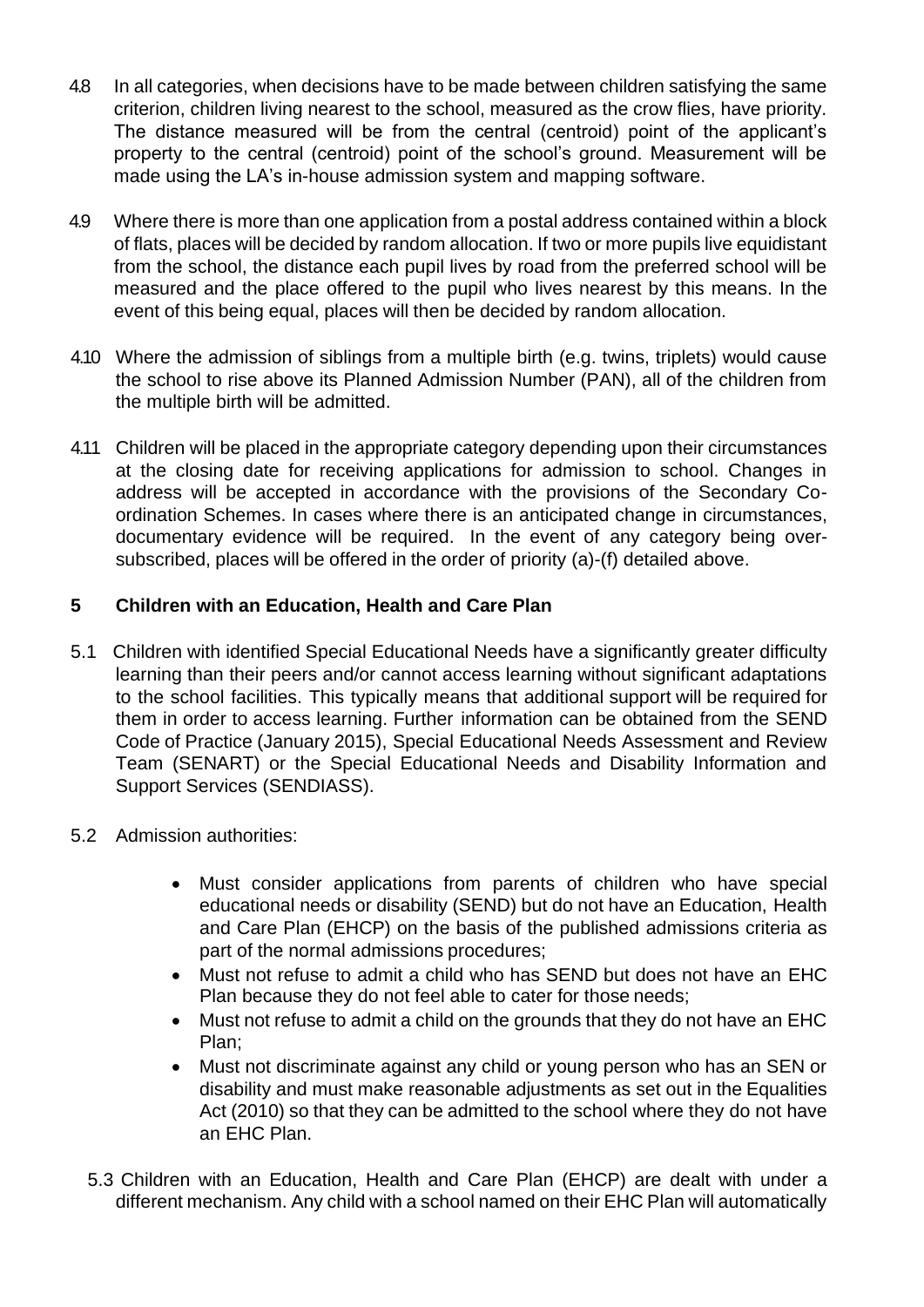gain a place at the school named via the statementing process. Any child with an EHC Plan who is admitted to a mainstream school will be counted against the school's admission number.

#### **6 The Offer of a Place at a School**

6.1 Decisions will be posted  $2^{nd}$  class to parents on the following day: Secondary schools

#### **1 March 2022**

6.2 Parents who have applied electronically will be able to access their offer of a school place via the on-line website after 12.00 midnight on the offer date.

#### **7 Point of Entry**

7.1 For Horbury Academy, pupils will start school in the in-take year (i.e. Y7 for secondary schools) on the first day the school is open following 1 September 2022.

#### **8 Admission of Children Outside their Normal Year Group**

- 8.1 Parents can seek school places outside their normal age group. Parents must make an application for their child's normal age group at the usual time however a separate request must also be made at the same time for admission out of the normal age group.
- 8.2 A decision on these types of applications will be made by the Horbury Academy Principal and Local Authority based on the individual circumstances of the request based on the information provided by the parents.
- 8.3 Where the decision is to refuse the request there is no right of appeal if the child is offered a place in another year group at Horbury Academy.

#### **9. Unsuccessful Applications**

- 9.1 If a Wakefield pupil is not successful in securing a place at any school he/she has preferenced, a school place will be allocated in accordance with the appropriate Wakefield Co-ordinated Admission Arrangement Scheme.
- 9.2 Any parent whose child is not offered a school place for which they have expressed a preference has the right of appeal to an independent appeal panel.

#### **10. Waiting Lists**

- 10.1 Pupils will be added to the waiting list of Horbury Academy where they were refused a place in accordance with the provisions of either the Secondary Coordination Schemes or In-Year Co-ordination Schemes.
- 10.2 Places will be allocated from the waiting list when the number of pupils in the relevant year group falls below the admission number for that school. Waiting lists will be kept in strict priority order against the relevant Admission Policy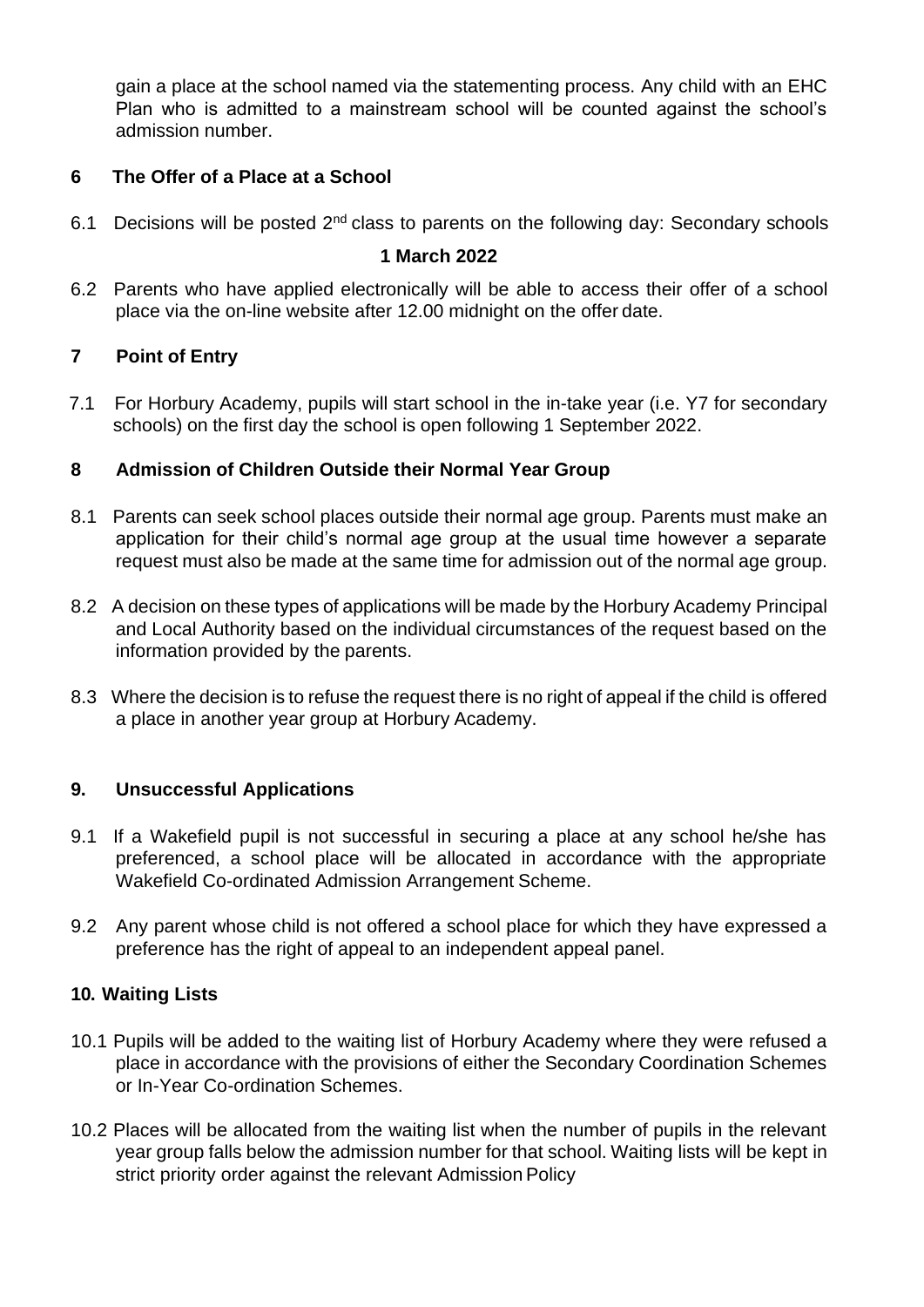- 10.3 The waiting list for Horbury Academy will be reviewed and revised each time a child is added to or removed from the waiting list and/or when a child's changed circumstances will affect their order of priority for a school place.
- 10.4 The waiting list will be established on the offer day and will be maintained up to and including the end of the summer term in July 2023. Any parent wishing to be placed on the waiting list for the subsequent academic year will have to reapply for that academic year.

#### **11. In-Year Admissions**

- 11.1 All applications made outside the normal admissions round (i.e. in-year applications) for Horbury Academy should be made on the Wakefield Common Application Form, which is available from the School Admissions Team. Applications will be processed in accordance with the "In Year Coordination Scheme". Parents can express up to 5 school preferences.
- 11.2 Where there are sufficient places, an application will normally be agreed. The Admission Number for Horbury Academy is set for the school's in-take year. As a general rule, this admission number then remains with that year group as it moves through the academy. There may be exceptions, for example, if accommodation in the academy is removed, then the admission number may change for subsequent year groups.
- 11.3 If a place is not available, a refusal letter is sent outlining the rights of appeal. If the application is from a Wakefield resident then a place will be allocated at the next nearest community or voluntary controlled school with places. Should the child be already attending a Wakefield school then no school will be offered as an alternative. The child's name will be added to the waiting list for the school in the order against the relevant Admissions Policy.
- 11.4 Should a vacancy arise at the academy, the place will be offered to the child at the top of the waiting list.

#### **12. Fair Access Protocol**

12.1 The LA has agreed a Fair Access Protocol with its primary and secondary schools. This means that, in some circumstances, pupils defined in the Protocol will have a higher priority for admission to schools and/or year groups, which are already full, than all other pupils seeking admission to that school. (e.g. Children in Care as per definition at 4.4 (a) of this policy) Full details of the Protocol can be obtained from the LA.

#### **13. False Information**

- 13.1 Any place offered at Horbury Academy on the basis of a fraudulent or intentionally misleading application from a parent which has effectively denied a place to a child with a stronger claim to a place at the academy, the offer of a place may be withdrawn.
- 13.2 Where a child starts attending Horbury Academy on the basis of fraudulent or intentionally misleading information, the place may be withdrawn depending on the length of time the child has been at the academy.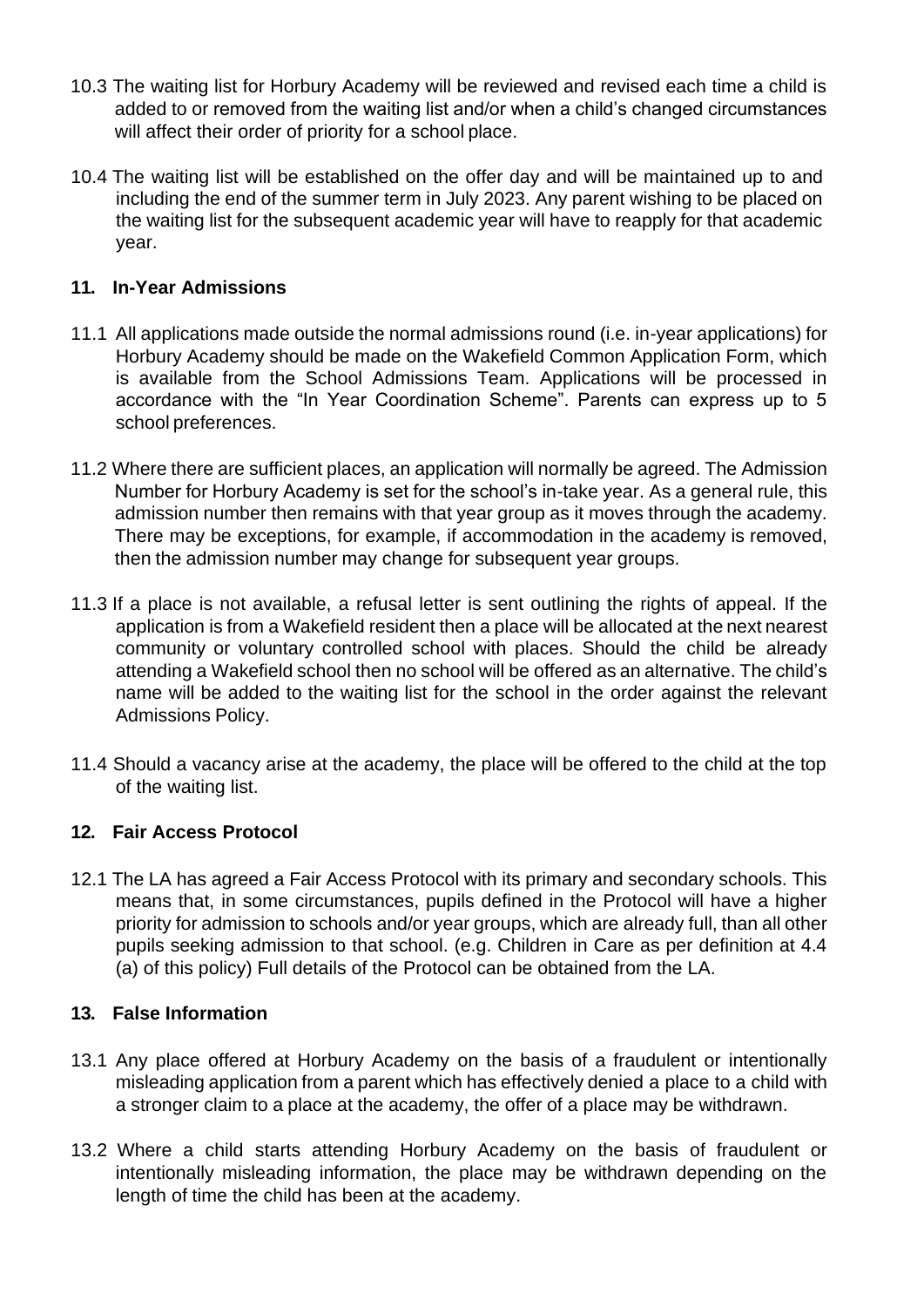- 13.3 Where a place or an offer has been withdrawn, the parent will be asked to submit a new application form. This new application form will then be considered afresh against the relevant admissions policy and co-ordination scheme.
- 13.4 It is for the parents or guardian to satisfy the LA of their circumstances, as they apply to the admission criteria at the time of application.

#### **14. Explanatory Notes**

14.1 Admission Numbers

Each school/academy has an Admission Number (AN) for each "relevant age" group. Each year, the LA consults with the Governing Body of the school/academy before the AN is set. In the case of year of entry, a child may not normally be refused admission to a school/academy on the grounds of prejudice to efficient education or the efficient use of resources unless the number of applications for admission exceeds the admission number, or a child is offered a school which is ranked higher on a Common Application Form under the respective Co-ordinated Admissions Policy.

14.2 Looked after Children and previously Looked after Children

A 'looked after child' is a child who is (a) in the care of a local authority, or (b) being provided with accommodation by a local authority in the exercise of their social services functions (see the definition in Section 22(1) of the Children Act 1989) at the time of making an application to a school.

A 'previously looked after child' includes children who were adopted (from Local Authority care) under the Adoption Act 1976 (see section 12 adoption orders) and children who were adopted under the Adoption and Children's Act 2002 (see section 46 adoption orders).

Children who were previously looked after includes children who have been adopted from Local Authority care, or who are subject to a Child Arrangements Order and those with special guardianship immediately following being in care.

Child Arrangement Orders are defined in s.8 of the Children Act 1989, as amended by s.12 of the Children and Families Act 2014. Child arrangements orders replace residence orders and any residence order in force prior to 22 April 2014 is deemed to be a child arrangements order.

See Section 14A of the Children Act 1989 which defines a 'special guardianship order' as an order appointing one of more individuals to be a child's special guardian (or special guardians).

A child is regarded as having been in state care outside of England if they were in the care of or were accommodated by a public authority, a religious organisation, or any other provider of care whose sole or main purpose is to benefit society (see section 23ZZA (8) of the Children Act 1989 (inserted by section 4 of the Children and Social Work Act 2017).

#### 14.3 Horbury Academy Pyramid

The following named schools and Academies are recognised as being within the Horbury Academy Pyramid: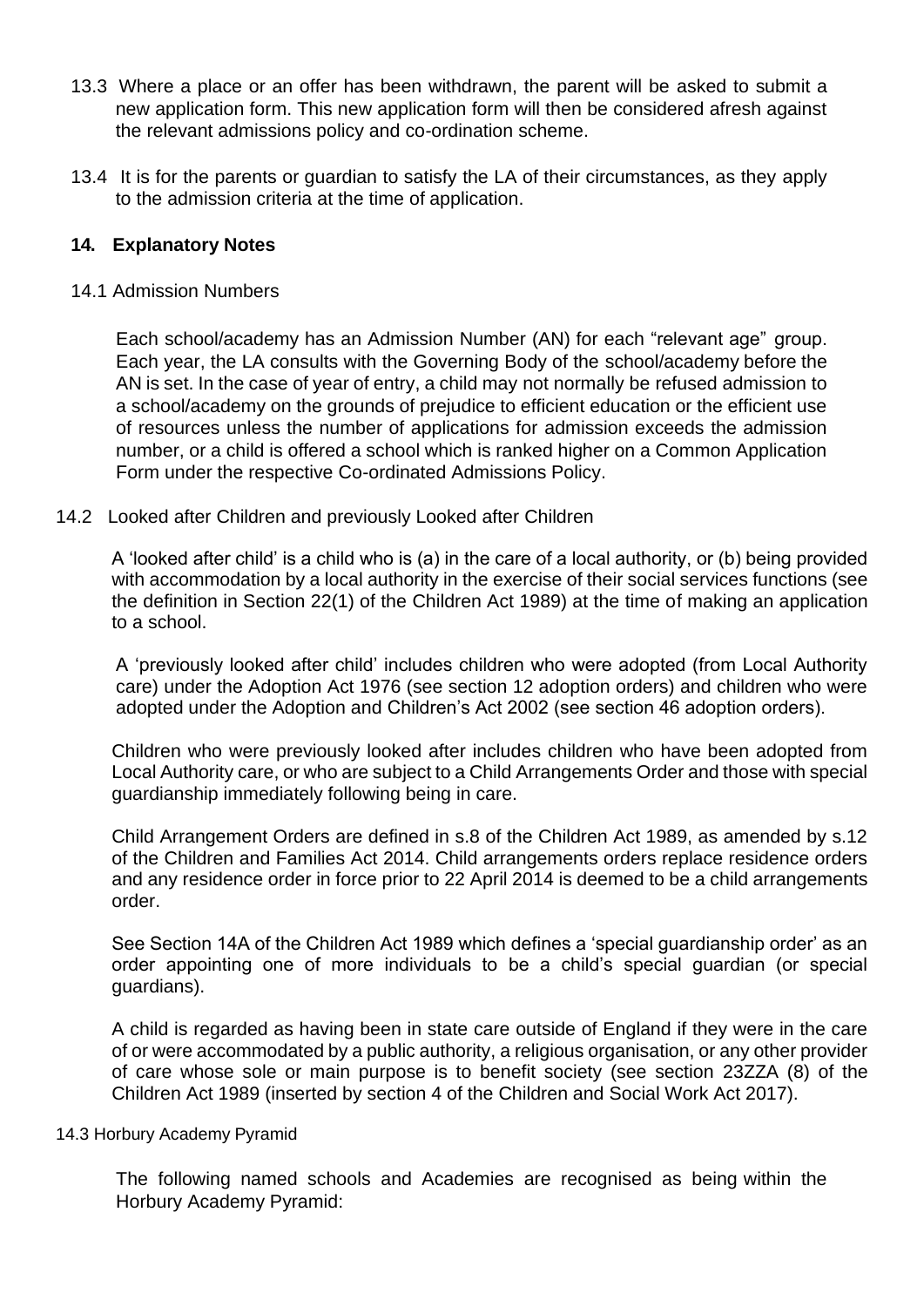- Horbury Bridge Academy
- Horbury Primary Academy
- Horbury St Peter's & Clifton School
- Middlestown Primary Academy
- Netherton J&I School
- West Bretton J&I School

#### 14.4 Brothers and Sisters

This category includes children with brothers or sisters (including stepbrothers or stepsisters residing at the same address) of statutory school age, living at the same address, in attendance at Horbury Academy or a Horbury Academy Pyramid school/academy on the date of admission.

#### 14.5 Catchment Areas

Horbury Academy and the LA believes it is important that schools should serve their local communities and so each one has its own catchment area. However, parents are required to express a preference, stating their choice of school, even if this is the catchment area school.

Whilst every effort is made to ensure that there will be a place for every child in its catchment area school, it cannot be guaranteed that this will always be the case.

If parents are in any doubt about the catchment area school for the area in which they live, they need to contact their local school or the School Admissions Team, Room 42, County Hall, Wakefield, WF1 2QL. Further information is also available for parents in the Secondary Guide for Parents.

The home addresses of some pupils may fall into an area that forms part of the catchment area of two schools (this is known as an Option area). Where a pupil's address falls within two catchment areas, the LA will consider the application as children who live in the catchment area for both schools.

#### 14.6 Families Living Outside the District Boundary

Children from families living outside the Wakefield Metropolitan District boundary will be considered alongside those who live within the Wakefield Metropolitan District.

#### 14.7 Address

The LA investigates all queries about addresses and an offer may be withdrawn where the LA concludes that the parent/carer have made a fraudulent or deliberately misleading application.

When an offer is made, it is assumed the parental address will be the same in the following September as is held on the LA's records. If a parent plans to move or has moved house, the parent must let us know immediately as the date of the move could affect the address which is considered to be the home address for the purposes of the application.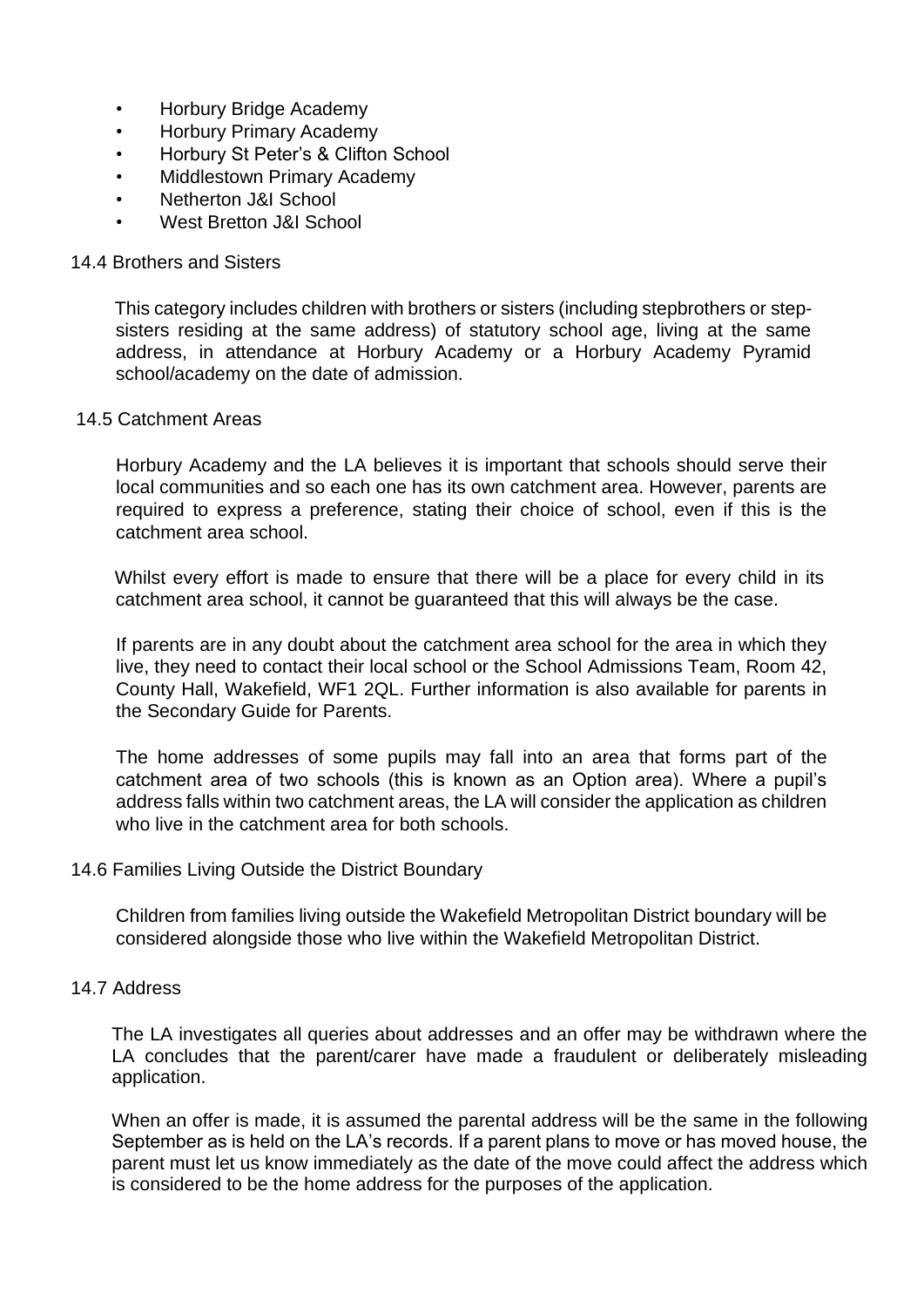For Secondary places, if the house move is after the **6 January 2022** the new address will be considered to be the home address. If the original application was received on time then any change of address up to and including the 6 January 2022 will not result in the application being categorised as late.

Where a parent fails to notify the LA of a change of address, this may lead to the application being treated as a fraudulent or misleading application. This in turn may lead to the place, or offer of a place being withdrawn. Where the place is withdrawn, the LA will offer a place at a school within the catchment area of the new home address if there are places available at that school. Where there are no places at the new catchment area school, the LA may offer a place at the next nearest school to the new home address which has a place available.

#### 14.8 Parental Disputes

Parental Responsibility gives both parents important legal rights as well as responsibilities to be involved in decisions such as the choice of school. The LA can only process one application per child which has been made by a person who has parental responsibility for that child.

Where the LA receives two conflicting applications both made by persons who have parental responsibility, the LA cannot process either application and the parents must decide between them which application will be withdrawn. Evidence of parental responsibility must be provided.

Where an application has been made by a parent who has parental responsibility, and the other parent advises the LA that he/she disagrees with the school preference, the LA will continue to process the original application unless the parent who disagrees with the school preference provides evidence that the applicant does not have parental responsibility for the child, or is otherwise prevented from determining which school the child should attend. Such evidence would be a copy of an existing Court Order or a Specific Issues Order.

#### **15. Planned Admission Numbers 2022/2023**

| <b>School</b>   | Category | <b>Admissions Policy</b>                    | <b>Published</b><br><b>Admission</b><br><b>Number (PAN)</b> |
|-----------------|----------|---------------------------------------------|-------------------------------------------------------------|
| Horbury Academy | Trust    | Horbury Academy<br><b>Admissions Policy</b> | 210                                                         |